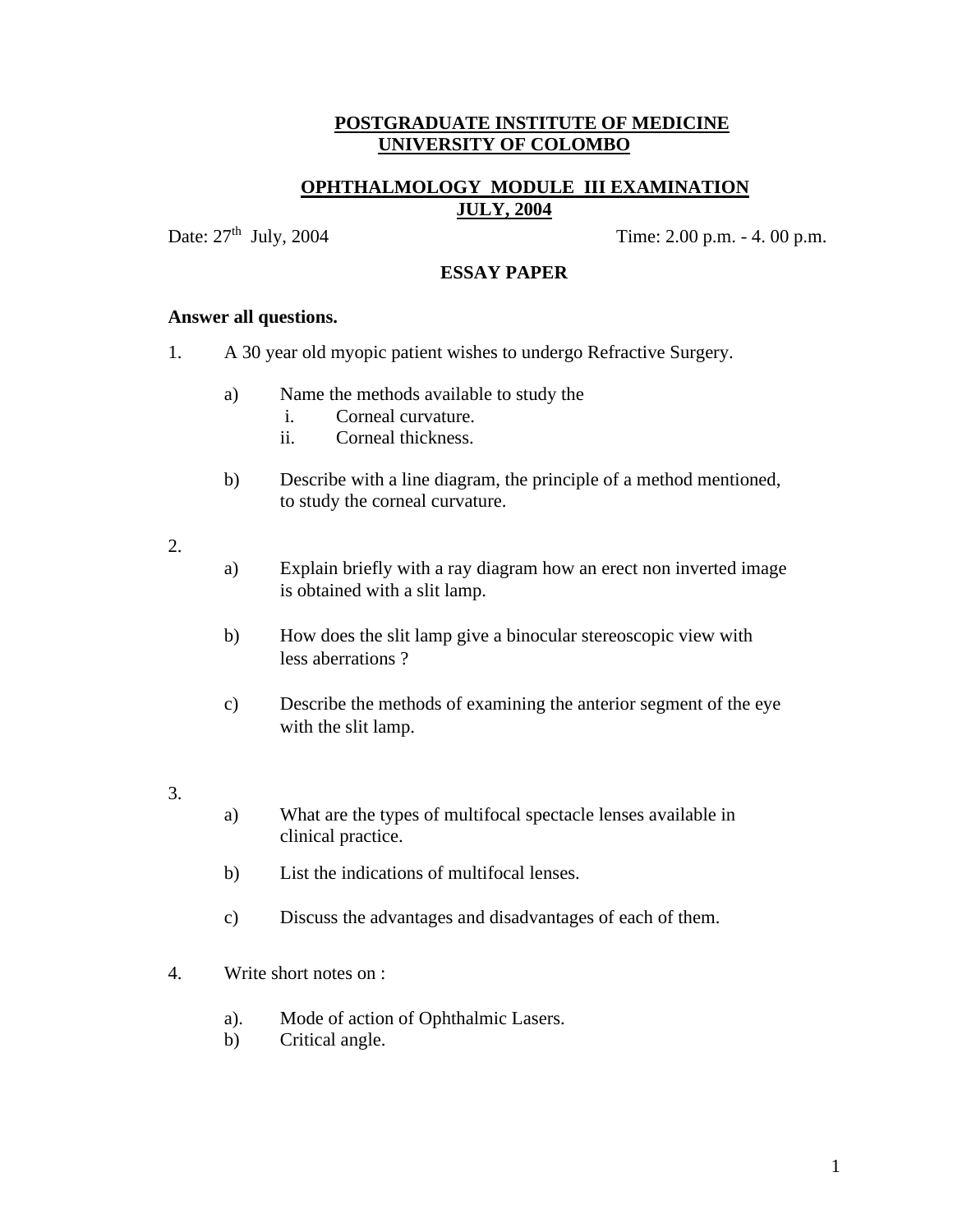# **OPHTHALMOLOGY MODULE III EXAMINATION JULY, 2005**

Date :-  $26^{th}$  July,  $2005$  Time :-  $2.00$  p.m. -  $4.00$  p.m.

#### **ESSAY PAPER**

### **Answer all questions.**

- 1.
- 1.1. Describe the optics of indirect ophthalmoscope.
- 1.2. How does it differ from direct ophthalmoscope.
- 1.3. Discuss the advantages and disadvantages of indirect ophthalmoscope. Explain your answer with ray diagrams.
- 2.
- 2.1. List the optical aberrations of the eye.
- 2.2 Explain the aberrations you mentioned above using ray diagrams.
- 2.3 Describe the factors in the eye that would reduce these aberrations.
- 3.
- 3.1 A 45 year old high myope who works as a bank officer presents to you for his optical correction.
	- (a) Describe your management options.
	- (b) How would you discuss with the patient the advantages and disadvantages of your management options?
- 3.2 Describe the types of contact lenses you would prefer in correcting different refractive status.
- 4.
- 4.1 What is total internal reflection ?
- 4.2 Discuss the examination techniques of the eye where total internal reflection is utilized.
- 4.3 Describe the optics of one of the examples you mentioned above using ray diagrams.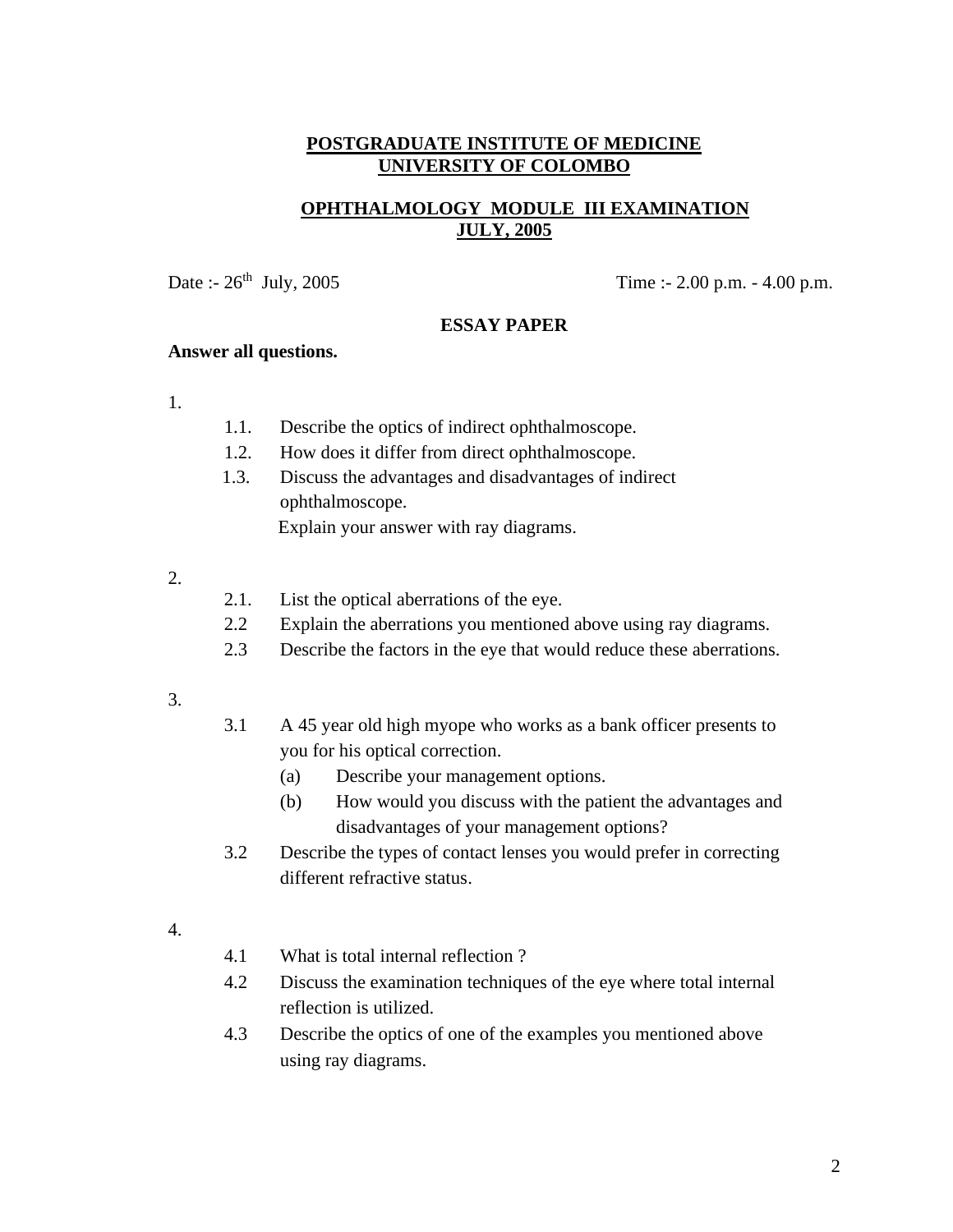# **OPHTHALMOLOGY MODULE III EXAMINATION JULY, 2006**

Date:  $25<sup>th</sup>$  July 2006 Time: 2.00 p.m. - 4.00 p.m.

### **ESSAY PAPER**

#### **Answer all questions.**

- 1. Write notes on
	- 1.1 Pinhole test
	- 1.2 Accommodative Convergence / Accommodation ratio (AC/ A)
	- 1.3 Optics of Maddox Rod and its uses.
- 2.
- 2.1 What are the different subtypes of myopia and known associated factors.
- 2.2 Discuss the age of myopia onset and risk factors.
- 2.3 What are the treatment options for optical correction of a 45 year old Computer Programmer with a unilateral myopia of -6 DS. Illustrate your answer with ray Diagrams
- 3.
- 3.1 Describe briefly with the help of diagrams, Optical Aberrations in the human eye.
- 3.2 Explain briefly under what circumstances these aberrations can increase.
- 4. Explain briefly
	- 4.1 Sturms Conoid
	- 4.2 Spherical equivalent
	- 4.3 Contrast sensitivity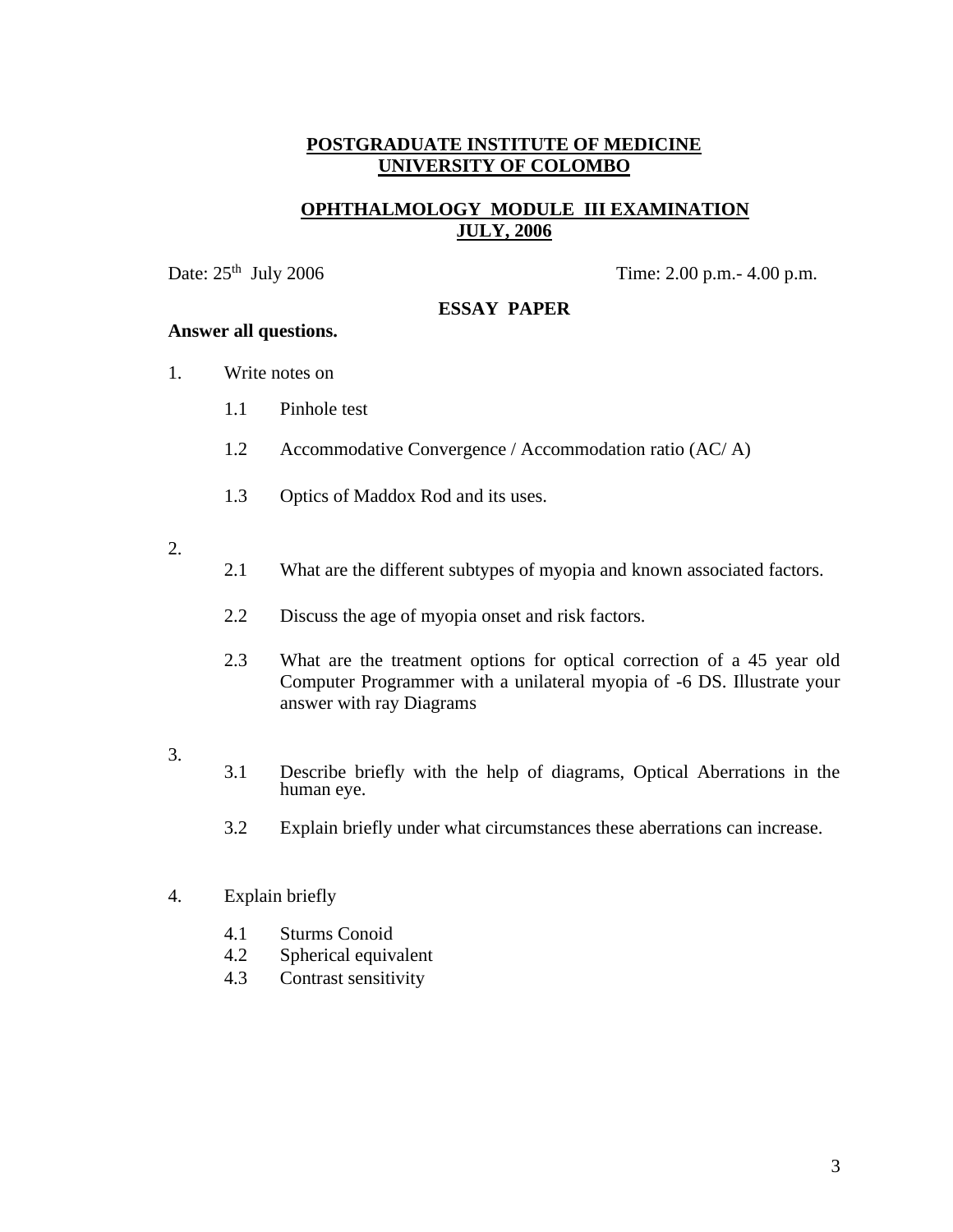# **OPHTHALMOLOGY MODULE III EXAMINATION JULY, 2007**

Date:  $24^{\text{th}}$  July 2007

Time: 1.00 p.m. - 3.00 p.m.

#### **ESSAY PAPER**

# **Answer all questions.**

1.

2.

3.

|    | 1.1 | Name the refractive procedures available to correct myopia                                                              | $(20 \text{ marks})$ |
|----|-----|-------------------------------------------------------------------------------------------------------------------------|----------------------|
|    | 1.2 | What are the corneal parameters that should be assesed before<br>carrying out ketarorefractive surgery                  | $(20$ marks)         |
|    | 1.3 | Describe the optics of two instruments used for this purpose. $(in 1.2)$<br>(illustrate your answer with ray diagrames) | $(60 \text{ marks})$ |
| 2. |     |                                                                                                                         |                      |
|    | 2.1 | What are the optical aberrations seen in the human eye?                                                                 | $(40 \text{ marks})$ |
|    | 2.2 | What are the mechanisms available in human eye to minimize<br>them? (illustrate your answer with ray diagrames)         | $(60 \text{ marks})$ |
| 3. |     |                                                                                                                         |                      |
|    | 3.1 | What is Astigmatism. Explain different types of Astigmatism<br>using ray diagrames?                                     | $(40$ marks)         |
|    | 3.2 | What clinical signs and investigations will help you to diagnose<br>irregular astigmatism?                              | $(30 \text{ marks})$ |
|    | 3.3 | What are the options available to correct Astigmatism?                                                                  | $(30 \text{ marks})$ |
| 4. |     | Write notes on                                                                                                          |                      |
|    | 4.1 | Accommodative excess                                                                                                    | $(30 \text{ marks})$ |
|    | 4.2 | Optics of pan funduscopic contact lens                                                                                  | $(30 \text{ marks})$ |
|    | 4.3 | Relative spectacle magnification and how it is clinically useful in<br>optical correction of refractive ametropias.     |                      |
|    |     | (illustrate your answer with ray diagrames)                                                                             | $(40 \text{ marks})$ |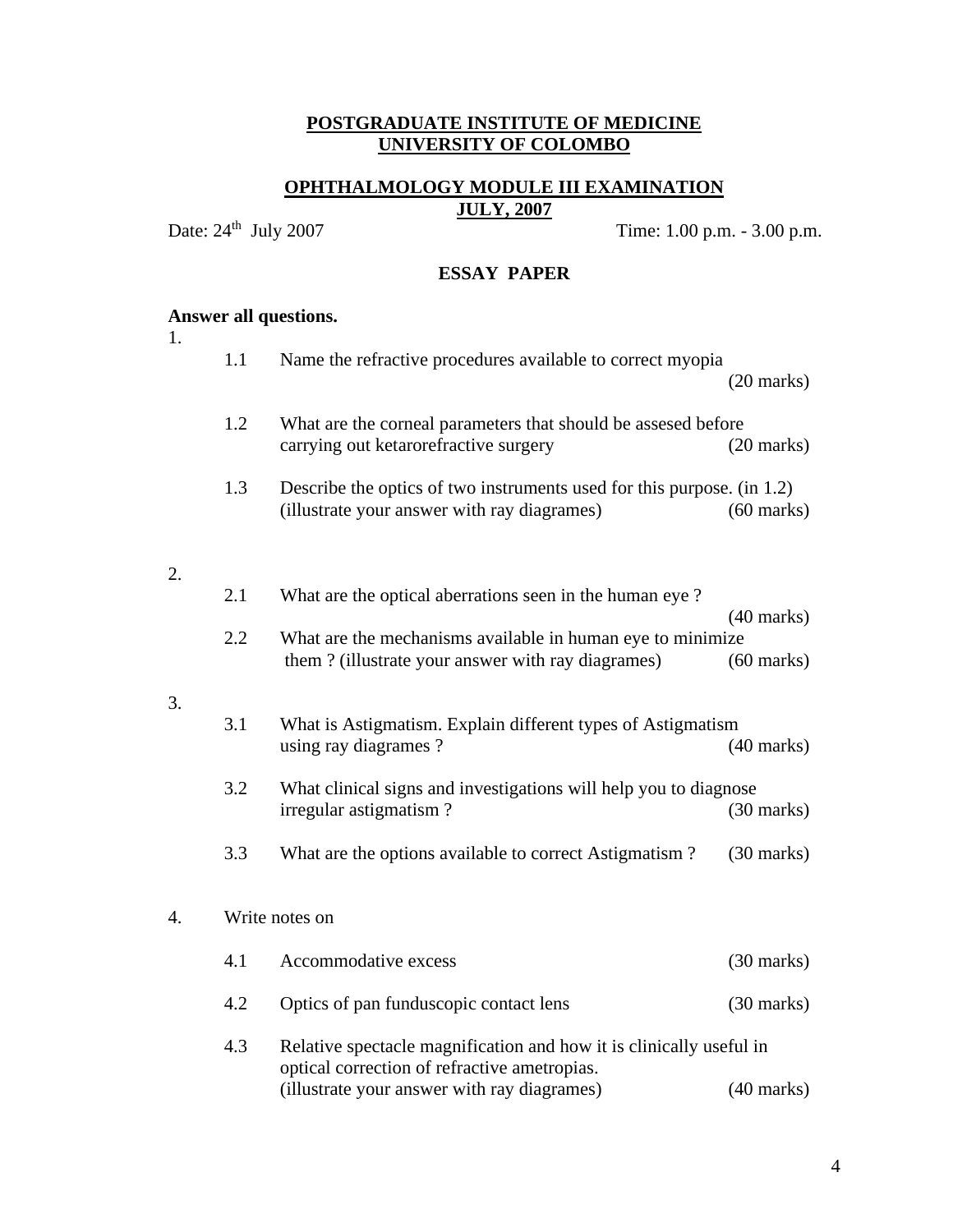# **OPHTHALMOLOGY MODULE III EXAMINATION JULY 2008**

Date:  $22<sup>nd</sup>$  July 2008

Time :  $1.00$  p.m. -  $3.00$  p.m.

# **ESSAY PAPER**

## **All questions are to be answered. Answer each question in a separate book.**

| $\sim$ |
|--------|

2.

|    | 1.1. | What is an ophthalmic prism?                                                                                    | $(10 \text{ marks})$ |
|----|------|-----------------------------------------------------------------------------------------------------------------|----------------------|
|    | 1.2. | What is the definition of a prism diopter?                                                                      | $(10 \text{ marks})$ |
|    | 1.3. | What are the types of prisms that are used in ophthalmic instruments?                                           |                      |
|    |      | Illustrate with diagrams and examples.                                                                          | $(40 \text{ marks})$ |
|    | 1.4. | What are the aberrations of prisms?                                                                             | $(20 \text{ marks})$ |
|    | 1.5. | Add a note on Fresnel prism.                                                                                    | $(20 \text{ marks})$ |
|    |      |                                                                                                                 |                      |
| 2. |      |                                                                                                                 |                      |
|    | 2.1. | What is low vision?                                                                                             | $(10 \text{ marks})$ |
|    | 2.2. | What are the types of low visual aids ? (Give one example for each                                              |                      |
|    |      | type).                                                                                                          | $(30 \text{ marks})$ |
|    | 2.3. | Explain how a convex lens can be used as a low vision aid.                                                      |                      |
|    |      |                                                                                                                 | $(30 \text{ marks})$ |
|    | 2.4. | Explain how the Galilean system works.                                                                          | $(30 \text{ marks})$ |
|    |      |                                                                                                                 |                      |
|    |      | Illustrate your answers with line diagrams.                                                                     |                      |
|    |      |                                                                                                                 |                      |
| 3. |      |                                                                                                                 |                      |
|    |      | A 55 year old librarian presenting to you saying that he is unhappy with his<br>recently prescribed spectacles. |                      |
|    | 3.1. | What are the possible reasons?                                                                                  | $(40 \text{ marks})$ |
|    | 3.2. | What are your treatment options for each of those you mentioned?                                                |                      |
|    |      |                                                                                                                 | $(40 \text{ marks})$ |
|    | 3.3. | If the patient is not happy to use spectacles what other alternatives can                                       |                      |
|    |      | you suggest?                                                                                                    | $(20 \text{ marks})$ |
|    |      |                                                                                                                 |                      |
| 4. |      | Write notes on-                                                                                                 |                      |
|    |      | $\Lambda$ 1 Pachymetry                                                                                          | $(35 \text{ mark})$  |

| 4.1. Pachymetry.                   | $(35 \text{ marks})$ |
|------------------------------------|----------------------|
| 4.2. Optical coherence tomography. | $(30 \text{ marks})$ |
| 4.3. Corneal topography.           | $(35 \text{ marks})$ |

Include line diagrams where necessary.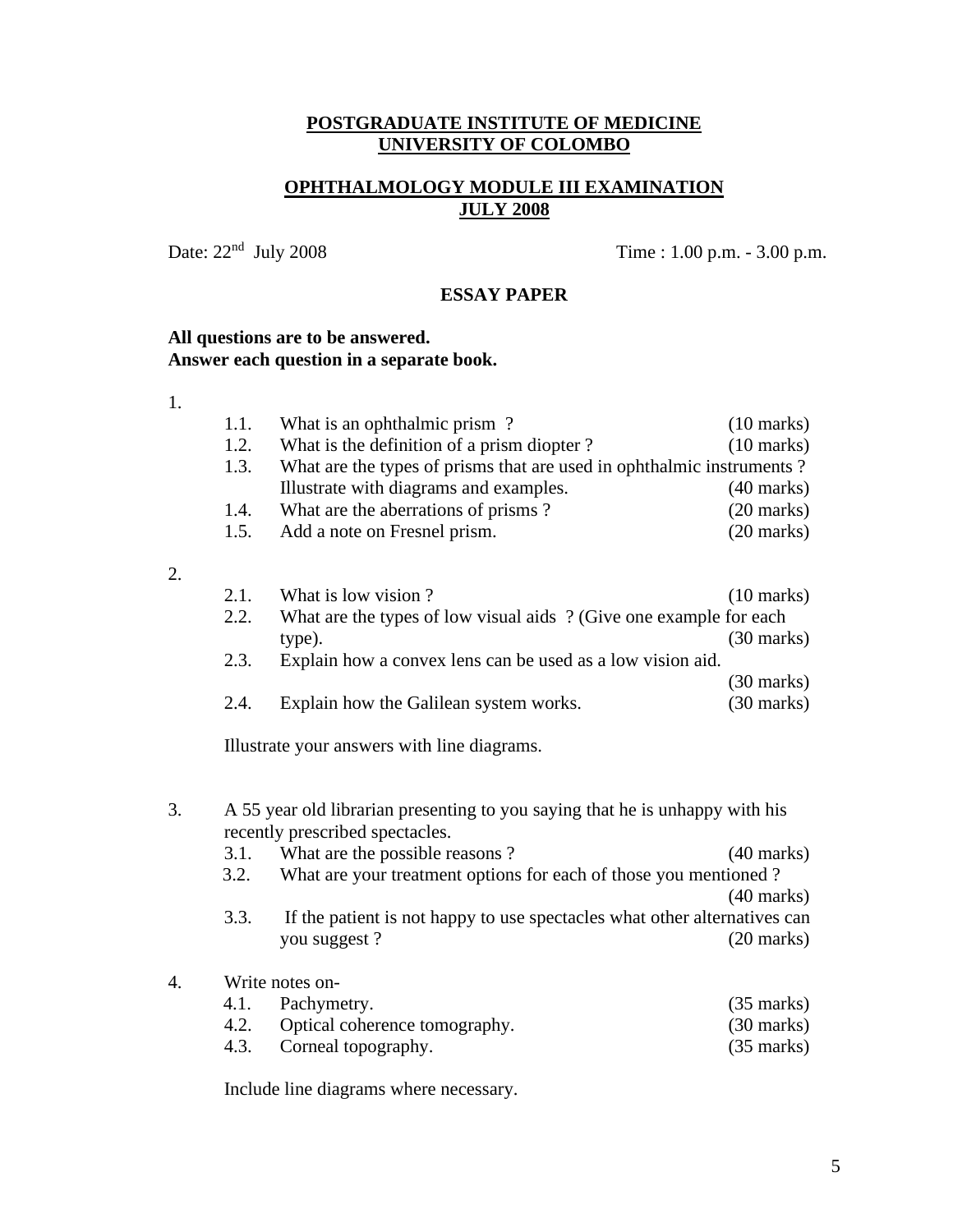# **OPTHALMOLOGY MODULE III EXAMINATION JULY 2009**

Date : 21<sup>st</sup> July 2009 Time : 1.00 p.m.-3.00 p.m.

# **ESSAY PAPER**

### **All questions are to be answered. Answer each question in a separate book.**

| $1.$ |      |                                                                                                                  |                      |
|------|------|------------------------------------------------------------------------------------------------------------------|----------------------|
|      | 1.1. | List the optical components of the operating microscope.                                                         | $(30 \text{ marks})$ |
|      | 1.2. | Compare and contrast the optics of astronomical telescope and<br>the Galilean telescope. (Include line diagrams) | $(70 \text{ marks})$ |
| 2.   | 2.1. | List the causes of spectacle intolerance.                                                                        | $(30 \text{ marks})$ |
|      | 2.2. | Describe considerations in prescribing and fitting of spectacles.<br>(In myopia, hyperopia, astigmatism)         | $(70 \text{ marks})$ |
| 3.   |      |                                                                                                                  |                      |
|      | 3.1. | Briefly describe aniseikonia and its aetiology.                                                                  | $(30 \text{ marks})$ |
|      | 3.2. | List the pertinent clinical features.                                                                            | $(30 \text{ marks})$ |
|      | 3.3. | Briefly describe patient management in terms of treatment and<br>follow up.                                      | $(40 \text{ marks})$ |
| 4.   |      |                                                                                                                  |                      |
|      | 4.1. | Write notes on :-                                                                                                |                      |
|      |      | 4.1.1. Manual lens meter (focimeter).                                                                            | $(40 \text{ marks})$ |
|      |      | 4.1.2. Contrast sensitivity.                                                                                     | $(30 \text{ marks})$ |
|      |      | 4.1.3. Progressive lenses.                                                                                       | $(30 \text{ marks})$ |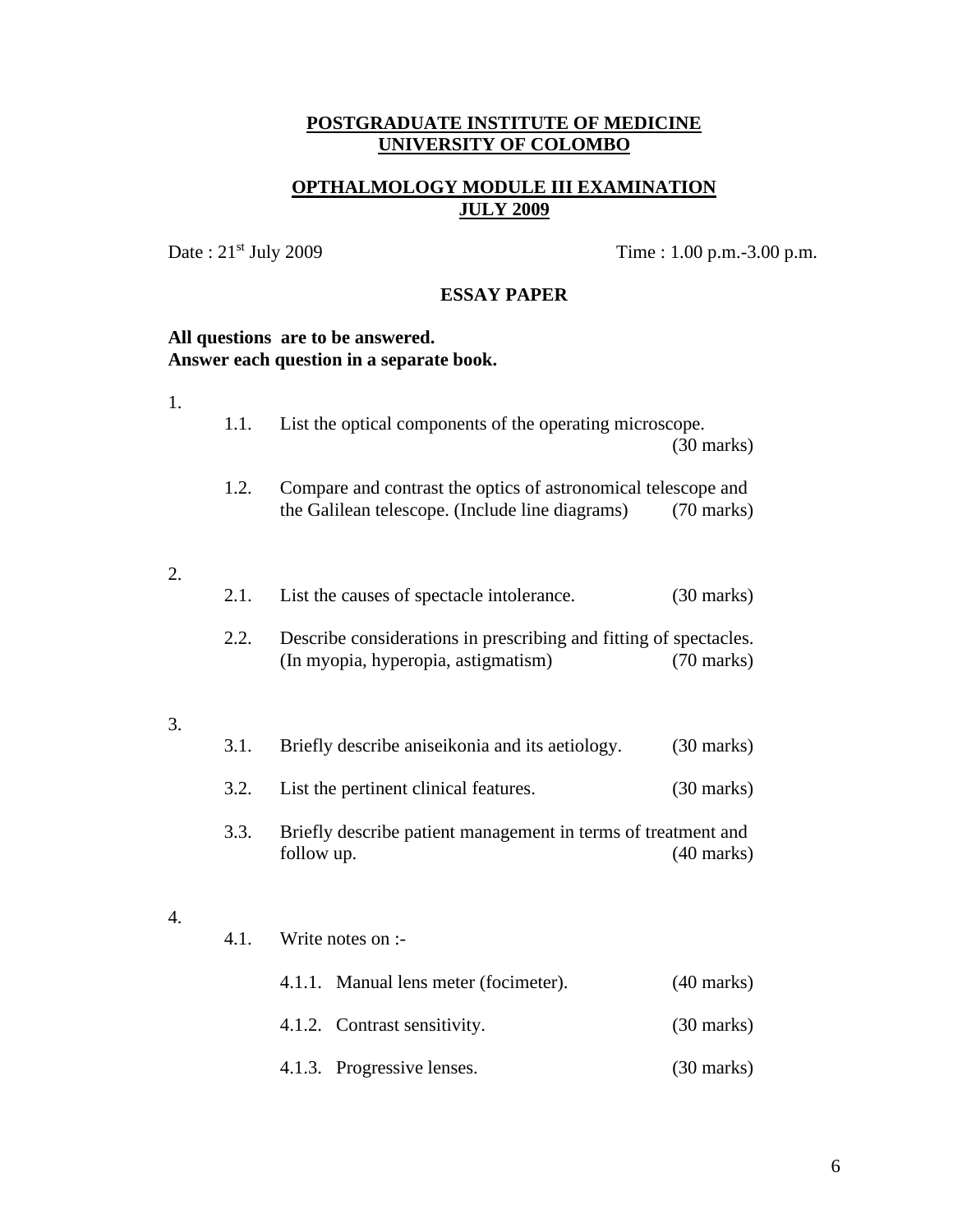# **OPHTHALMOLOGY MODULE III EXAMINATION FEBRUARY 2010**

Date :  $3^{rd}$  February 2010 Time : 1.00 p.m. – 3.00 p.m.

#### **ESSAY PAPER**

# **All questions are to be answered. Answer each question in a separate book.**

1. 1.1. What is the definition of a spherical lens ? (10 marks) 1.2. What are the types of spherical lenses ? (20 marks) 1.3. Describe the aberrations of spherical lenses. (50 marks) (include diagrams) 1.4. What are the factors that help to reduce the spherical aberrations in the human eye? (20 marks) 2. 2.1. Briefly describe the ocular surface problems related to contact lens wear. (50 marks) 2.2. List the risk factors. (20 marks) 2.3. List the conditions that should be considered in the differential diagnosis of the above problems. (30 marks) 3. Describe the optical components of the Slit lamp bio-microscope. (include ray diagrams where necessary) (100 marks) 4. Write short notes on (include diagrams where necessary) 4.1. Diffraction. (30 marks) 4.2. Anisometropia. (30 marks) 4.3. Catoptric images. (30 marks)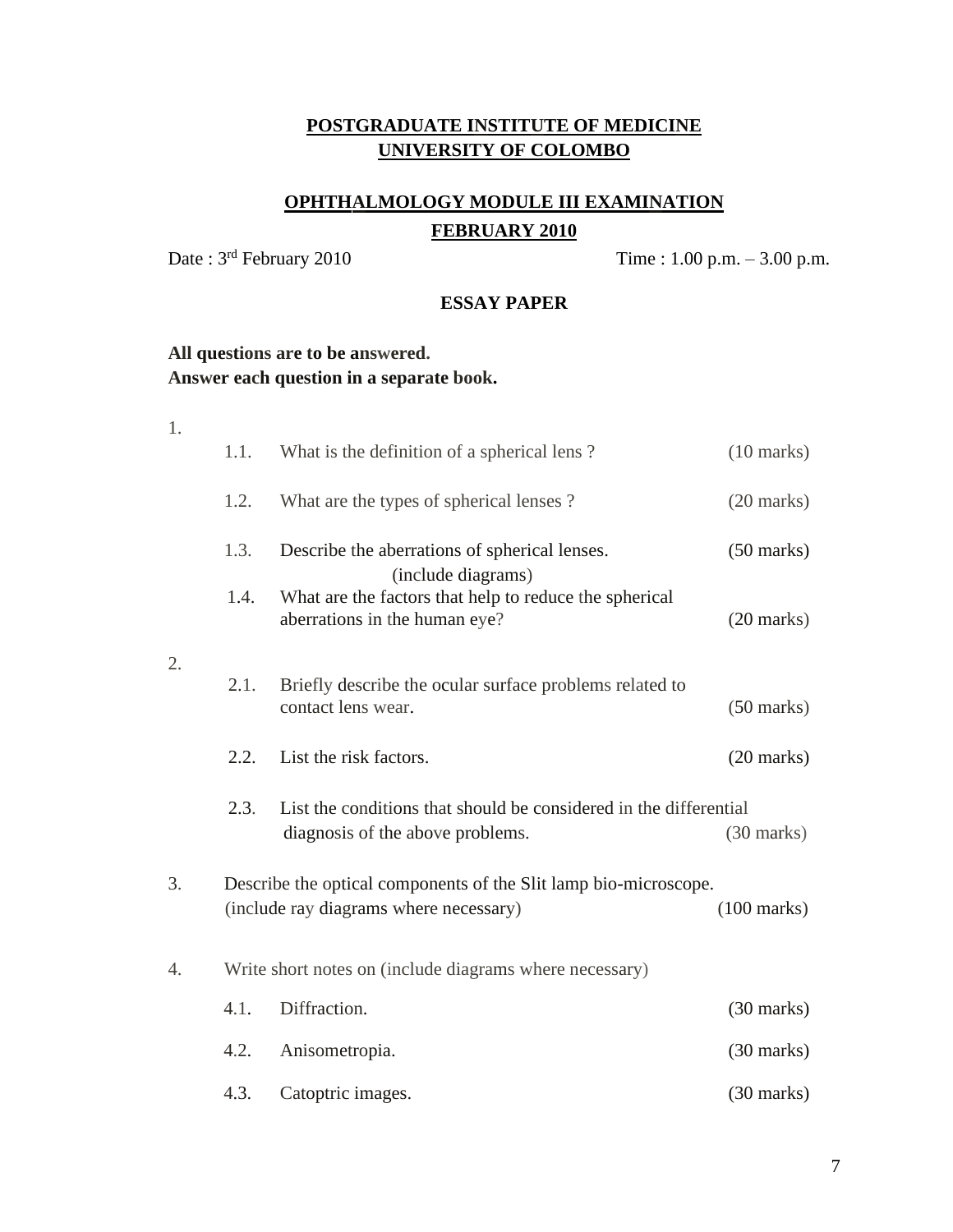# **OPTHALMOLOGY MODULE III EXAMINATION JULY 2010**

Date:  $20^{th}$  July 2010

Time : 1.30 p.m. -3.30 p.m.

### **ESSAY PAPER**

### **All questions are to be answered. Answer each question in a separate book.**

| 1. |      |                                                                                                      |                      |
|----|------|------------------------------------------------------------------------------------------------------|----------------------|
|    | 1.1. | Briefly describe clinical accommodation problems.                                                    | $(70 \text{ marks})$ |
|    | 1.2. | Briefly outline effect of spectacle and contact lens correction on<br>accommodation and convergence. | $(30 \text{ marks})$ |
| 2. |      |                                                                                                      |                      |
|    | 2.1. | What are the properties of laser light?                                                              | $(30 \text{ marks})$ |
|    | 2.2. | Explain laser tissue interaction.                                                                    | $(30 \text{ marks})$ |
|    | 2.3. | Name types of lasers used in ophthalmology with examples.                                            | $(30 \text{ marks})$ |
| 3. |      | Write short notes on $-$                                                                             |                      |
|    | 3.1. | Angle kappa                                                                                          | $(30 \text{ marks})$ |
|    | 3.2. | Abnormal retinal correspondence (ARC)                                                                | $(35 \text{ marks})$ |
|    | 3.3. | Monofixation syndrome                                                                                | $(35$ marks)         |
| 4. |      | Write notes on $-$                                                                                   |                      |
|    | 4.1. | Diagnostic ultrasonography                                                                           | $(50 \text{ marks})$ |
|    | 4.2. | Optics of the retinoscope<br>(include ray diagrams where necessary)                                  | $(50 \text{ marks})$ |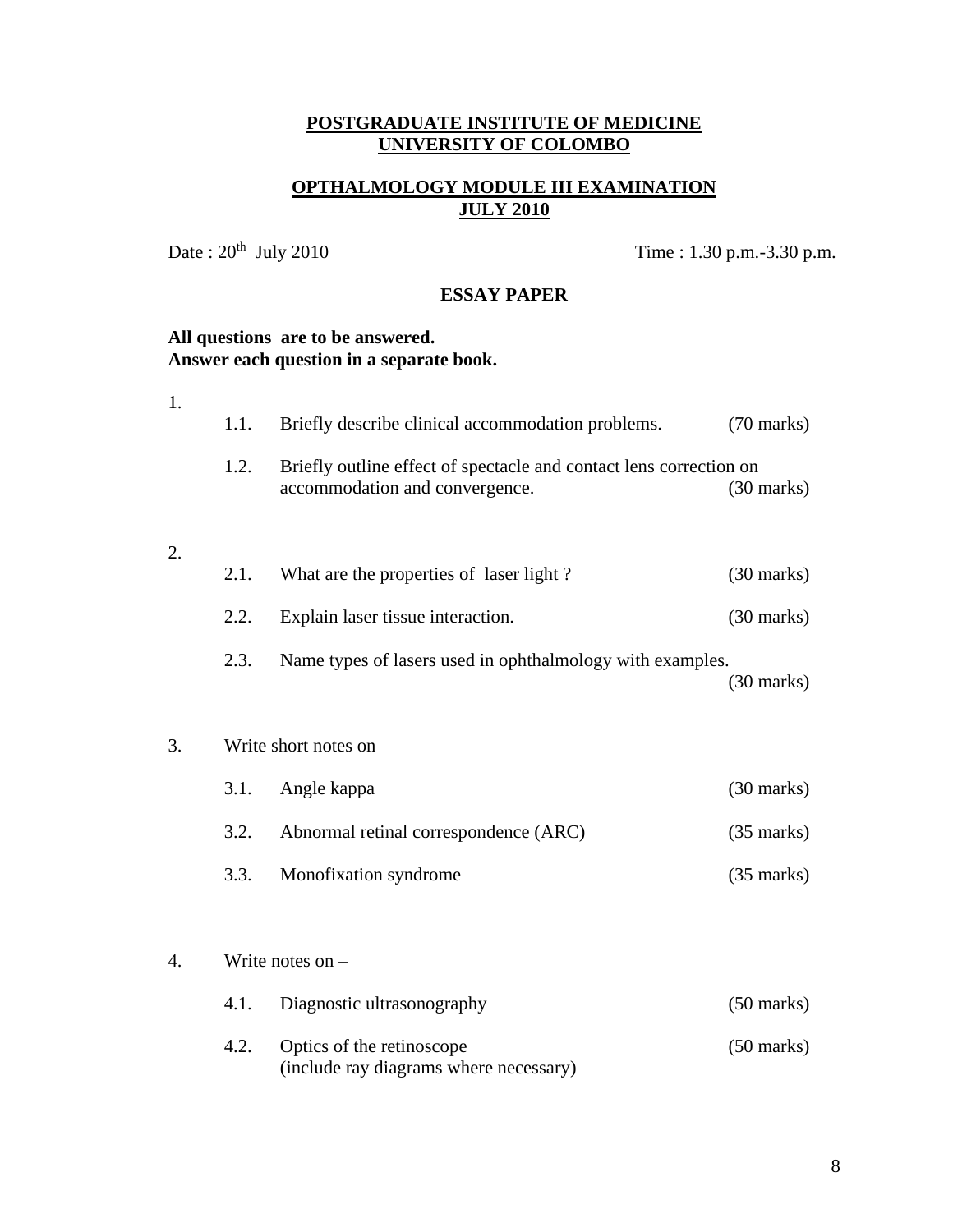# **OPTHALMOLOGY MODULE III EXAMINATION JULY 2011**

Date:  $26^{th}$  July 2011

Time : 1.30 p.m.-3.30 p.m.

#### **ESSAY PAPER**

# **All questions are to be answered. Answer each question in a separate book.**

1.

2.

3.

|    | 1.1. | What are the likely causes of difficulties experienced by a<br>person who is wearing a newly prescribed glasses with<br>cylindrical correction (explain your answers with line diagrams |                      |
|----|------|-----------------------------------------------------------------------------------------------------------------------------------------------------------------------------------------|----------------------|
|    |      | where appropriate).                                                                                                                                                                     | $(50 \text{ marks})$ |
|    | 1.2. | Explain how you would minimize these effects in clinical<br>practice.                                                                                                                   | $(50 \text{ marks})$ |
| 2. |      |                                                                                                                                                                                         |                      |
|    | 2.1. | Describe the optical principles of indirect ophthalmoscopy<br>(include ray diagrams).                                                                                                   | $(60$ marks)         |
|    | 2.2. | Explain advantages and limitations of its use.                                                                                                                                          | $(20 \text{ marks})$ |
|    | 2.3. | Give a comparison of different types of condensing lenses used<br>in indirect ophthalmoscopy.                                                                                           | $(20$ marks)         |
| 3. |      |                                                                                                                                                                                         |                      |
|    | 3.1. | Describe the schematic eye.<br>(include only the important measurements)                                                                                                                | $(40$ marks)         |
|    | 3.2. | Briefly discuss the pupil size and its effect on visual resolution.                                                                                                                     | $(40$ marks)         |
|    | 3.3. | How does the scattering of light affect the visual function. (20 marks)                                                                                                                 |                      |
| 4. |      | Write short notes -                                                                                                                                                                     |                      |
|    | 4.1. | Entoptic phenomena                                                                                                                                                                      | $(30 \text{ marks})$ |
|    | 4.2. | absorptive lenses                                                                                                                                                                       | $(30 \text{ marks})$ |

4.3. monocular diplopia (40 marks)